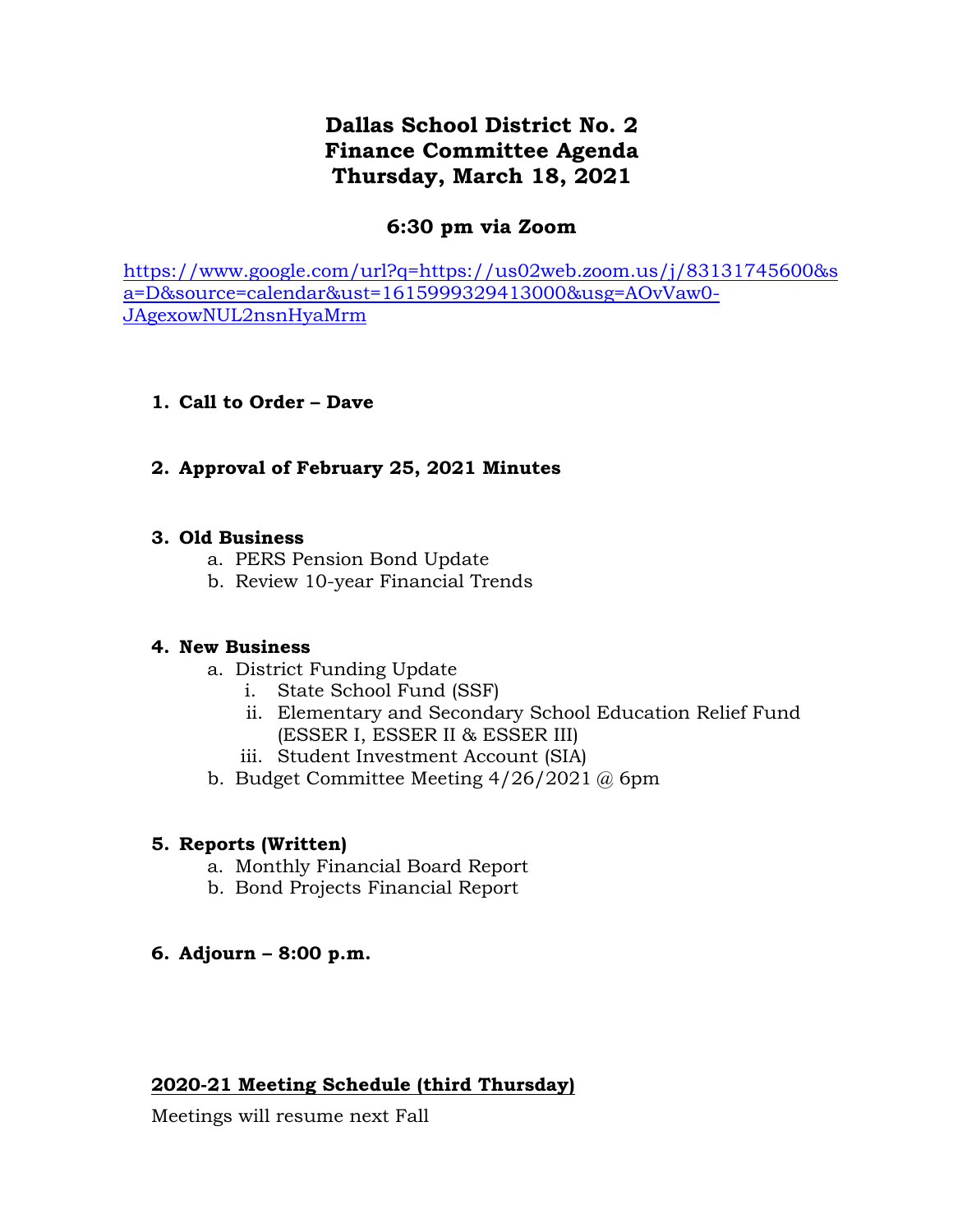## **DALLAS SCHOOL DISTRICT NO. 2 FINANCE COMMITTEE MEETING MINUTES**

### **Thursday, February 25, 2020 at 6:30 p.m. Dallas School District Board Room**

**Present:** Dave Morris, Andy Bellando, Debbie MacLean, Trista Girt, Mike Blanchard, Kelli McGuire, Lu Ann Meyer, Ed Dressel, Linda Fox, Charlotte Riester

**Visitors:** Matt Jurick

**Absent:** Mike Bollman, Matt Woolsey

- 1. **Called to order** at 6:33 p.m. by Dave Morris.
- 2. **Approval of January 28, 2021 Minutes:** Motion by Kelli McGuire, seconded by Lu Ann Meyer. The motion passed unanimously.
- 3. **Review Committee Charge:** Andy reviewed the Committee Charge document.
- 4. **Old Business – Policy Review:** Andy read through and highlighted items edited in each of the following policies:

*DB-1: Budget Planning and Development* – There was a brief clarification of the addition of the term "Strategic Plan" and the rationale for using that verbiage long term. A motion to recommend policy changes as presented was given by Ed Dressel and seconded by Charlotte Riester. The motion passed unanimously. A member of the committee requested that the committee review all policies and vote after review of all the policies rather than one by one in the interest of time.

*DB-2: Instructional Program Budget Process* – A strikeout and capitalization was discussed and agreed upon.

*DFA: Investment of Funds* – There was a discussion about the validity of the final sentence of the policy noting that the custodian of funds seek written quotes from financial institutions to "achieve optimum interest earnings on invested funds" as the district exclusively uses the Local Government Investment Pool (LGIP) for the management of investments. After some discussion the committee agreed that the statement was misleading but Andy will consult OSBA legal services before making any changes. There was also some discussion about removing the fourth objective "Achieving optimum interest earnings on invested funds," however Debbie pointed out that funds were only withdrawn from those accounts when needed so the district is, in fact, optimizing interest earnings.

*DJ: District Purchasing* - There was a brief discussion regarding the authorized amount on payment of contracts obligating district funds not to exceed \$50k being changed to \$150k. The committee was in agreement that this change is acceptable based on the last revision date and consideration of like sized districts using the \$150k threshold.

*DID: Properties Inventories* – Debbie commented on the last statement of the policy which states that the Board may authorize an appraisal company to assist the district with the inventory procedure. She noted that the district had done that in the past, but it had been 8-10 years.

*DJCA: Personal Services Contracts* – Andy highlighted that the recommended change in this policy should be consistent with the amount in the District Purchasing policy DJ of \$150k spending authority threshold for contract payments by the Superintendent.

*DLC: Out-of-State Travel for Licensed Teachers and Specialists* – Only clarifying comments were made regarding this policy.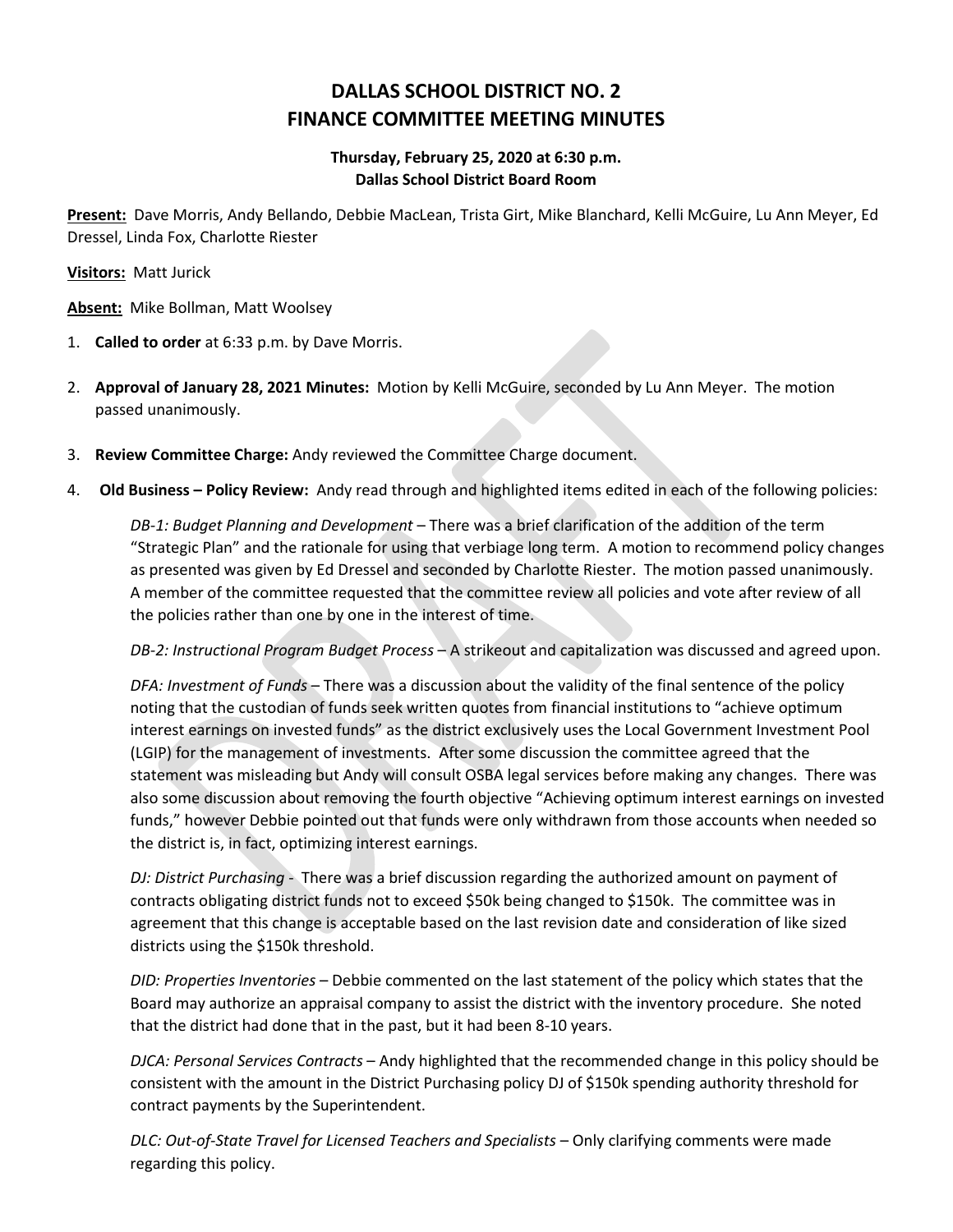*DJCA-AR Personal Services Contracts* – Minor grammar and spelling changes were discussed.

Pending legal follow-up on DFA, a motion was made by Ed Dressel and seconded by Charlotte Riester to recommend the policy changes, as presented, to the Board. The motion passed unanimously.

**PERS Bonding Update:** Debbie notified the committee that the Board approved the Finance Committee's recommendation to engage with Piper Sandler to move forward in the PERS Bonding process. The next meeting is on March  $2^{nd}$  at which time potential rate reductions will be discussed as well as pros and cons, legal document review and scheduling. More information will be shared from that meeting at our March meeting.

- 4. **New Business - Overview of All District Funding Sources and Financial Trends:** Debbie shared several documents graphing the district's funding sources, revenue trends and ending fund balance policy work done by the committee in past years to stabilize the district's financial position. She will send the graphs to the committee to review and discuss at the next meeting. She also offered to meet with new members to have more in depth discussions.
- 5. **Other**: There was a request to move the March meeting date due to Parent Teacher Conferences, however due to Spring Break and other conflicts the committee agreed to leave the March  $18<sup>th</sup>$  meeting as scheduled.

6. **Adjourn:** 7:55 p.m. by Dave Morris.

### **2020-21 Meeting Schedule**

March 18, 2021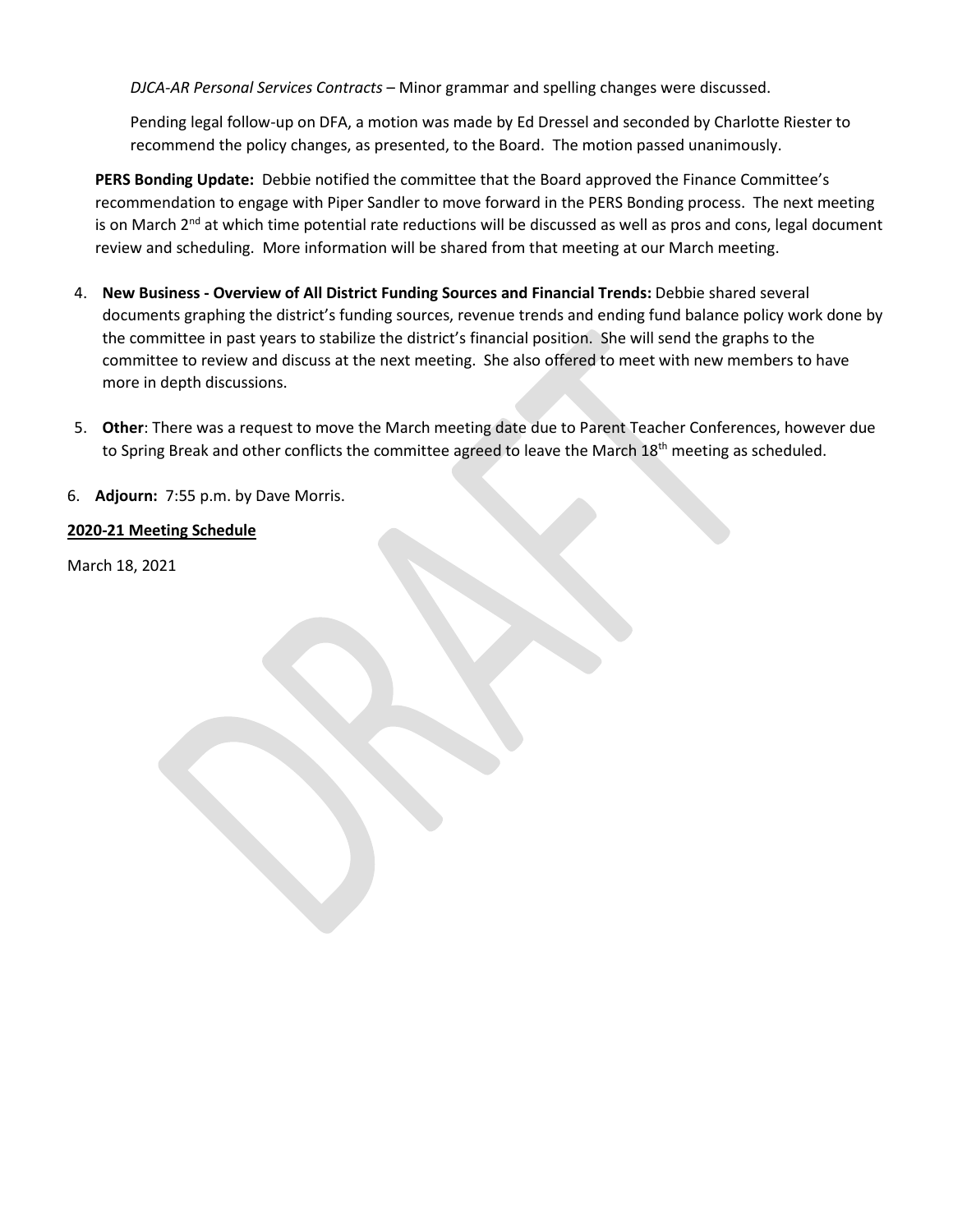#### *Total General Fund Revenue and Resources*

|                               | Audited<br>2009/10 | <b>Audited</b><br>2010/11 | Audited<br>2011/12 | Audited<br>2012/13 | Audited<br>2013/14 | Audited<br>2014/15 | Audited<br>2015/16       | <b>Audited</b><br>2016/17 | Audited<br>2017/18       | <b>Audited</b><br>2018/19 | Audited<br>2019/20 | Projected<br>2020-21 |
|-------------------------------|--------------------|---------------------------|--------------------|--------------------|--------------------|--------------------|--------------------------|---------------------------|--------------------------|---------------------------|--------------------|----------------------|
| Total Revenue *               | 24,338,466         | 23,207,995                | 24,142,490         | 23.336.715         | 25.598.143         | 27.740.864         | 28.777.369               | 30.027.842                | 32.057.801               | 33.404.656                | 34.632.479         | 35,730,192           |
| Local Tax                     | 5,135,543          | 5,326,435                 | 5,389,457          | 5,574,291          | 5,545,998          | 5,900,008          | 6,212,474                | 6,331,283                 | 6,830,901                | 7,268,064                 | 7,765,107          | 7,983,125            |
| <b>State SSF</b>              | 17.072.455         | 15,847,353                | 16.546.954         | 16,616,692         | 18,608,647         | 20,481,686         | 20.914.798               | 21,756,602                | 23,805,900               | 24.144.213                | 25,549,917         | 25,653,542           |
| <b>Other Local Sources</b>    | 485,202            | 439,556                   | 509,257            | 498,083            | 556,658            | 511,755            | 622,790                  | 540,727                   | 658,886                  | 836,048                   | 623,127            | 526,685              |
| Other State sources           | 778,630            | 501,994                   | 1,218,099          | 393,538            | 607,786            | 472,874            | 574,513                  | 1,014,957                 | 518,615                  | 986,027                   | 549,283            | 659,945              |
| Intermediate (WESD)           | 158,373            | 161,746                   | 240,393            | 248,899            | 275,390            | 367,350            | 449,149                  | 384,041                   | 243,233                  | 158,200                   | 135,152            | 99,614               |
| Federal                       | 708,264            | 930,910                   | 238,330            | 5,212              | 3,664              | 7,193              | 3,645                    | 231                       | 265                      | 10,604                    | 9,893              | 799,781              |
| Proceeds/Sale of Assets       | 200,000            |                           | $\sim$             |                    |                    |                    | $\overline{\phantom{a}}$ |                           | $\overline{\phantom{a}}$ | 1,500                     |                    | 7,500                |
| Other                         | 2,330,469          | 2,034,206                 | 2,206,079          | 1,145,732          | 1,443,498          | 1,359,171          | 1.650.097                | 1,939,957                 | 1,421,000                | 1,992,379                 | 1,317,455          | 2,093,525            |
| <b>Beginning Fund Balance</b> | 2,540,227          | 2,463,649                 | 1.286.035          | 1,829,641          | 1,382,263          | 1,035,126          | 1,992,828                | 1,507,973                 | 1,459,692                | 921,084                   | 1,992,641          | 1,983,649            |
| <b>Total Resources</b>        | 27,078,694         | 25,671,644                | 25,428,525         | 25,166,356         | 26,980,406         | 28,775,990         | 30,770,197               | 31,535,815                | 33,517,492               | 34,325,740                | 36,625,121         | 37,713,841           |



**Total General Fund Resources**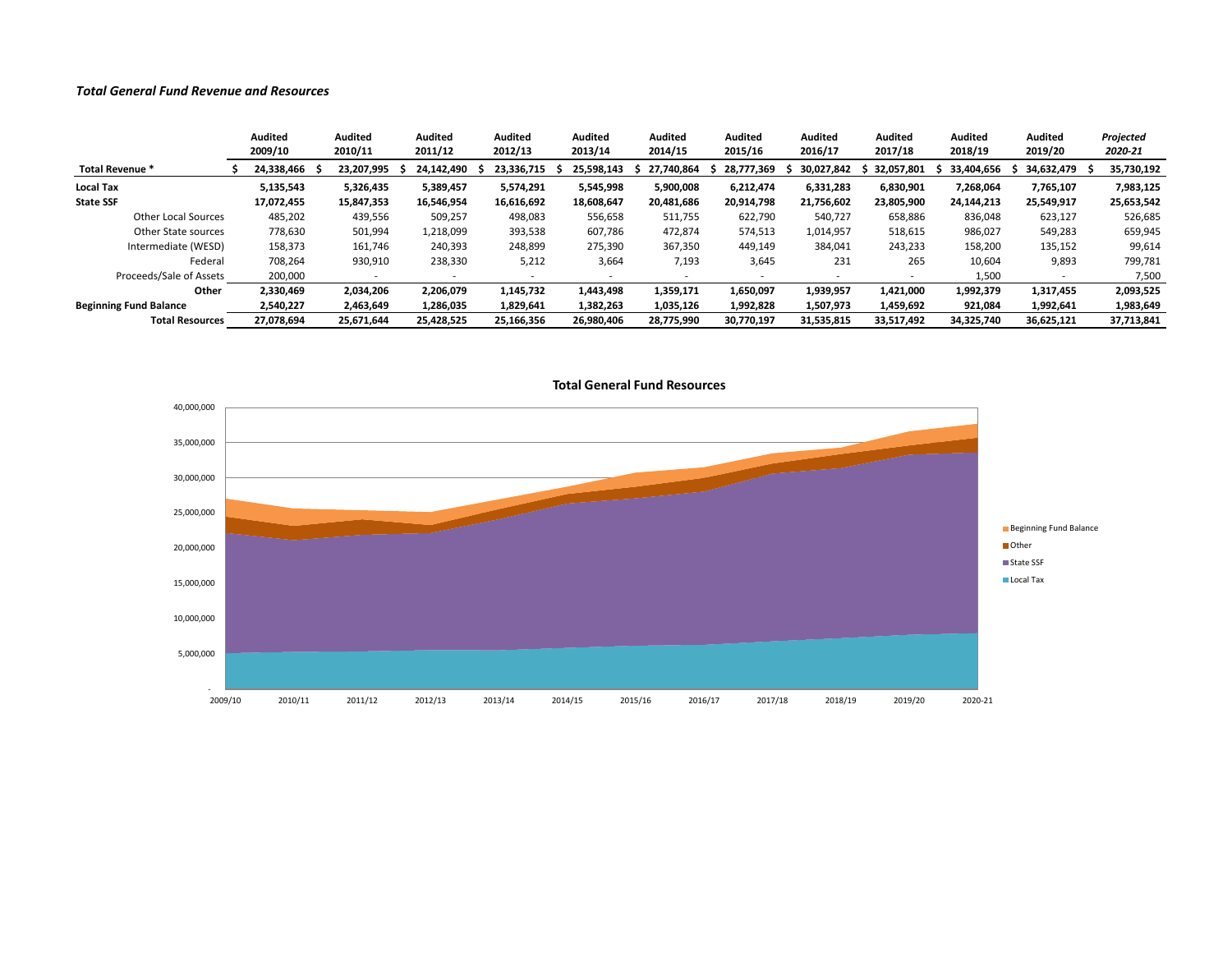

### **Dallas School District General Fund Revenue Percent Change**

|                         | Audited    | Audited    | Audited    | Audited    | Audited    | Audited    | Audited    | Audited    | Auditec    | <b>Audited</b> | Auditeo    | Projected  |
|-------------------------|------------|------------|------------|------------|------------|------------|------------|------------|------------|----------------|------------|------------|
|                         | 2009/10    | 2010/11    | 2011/12    | 2012/13    | 2013/14    | 2014/15    | 2015/16    | 2016/17    | 2017/18    | 2018/19        | 2019/20    | 2020-21    |
| <b>Total Revenue</b>    | 24.338.466 | 23.207.995 | 24.142.490 | 23.336.715 | 25.598.143 | 27.740.864 | 28.777.369 | 30.027.842 | 32.057.801 | 33.404.656     | 34.632.479 | 35.730.192 |
| Annual % change         | 0.76%      | $-4.64%$   | 4.03%      | $-3.34%$   | 9.69%      | 8.37%      | 3.74%      | 4.35%      | 6.76%      |                | 3.68%      | 3.17%      |
| Period Average % change | 2.46%      | .04%       | 1.54%      | 0.84%      | 1.95%      | 2.66%      | 2.77%      | 2.91%      | 3.23%      | 3.31%          | 3.33%      | 3.32%      |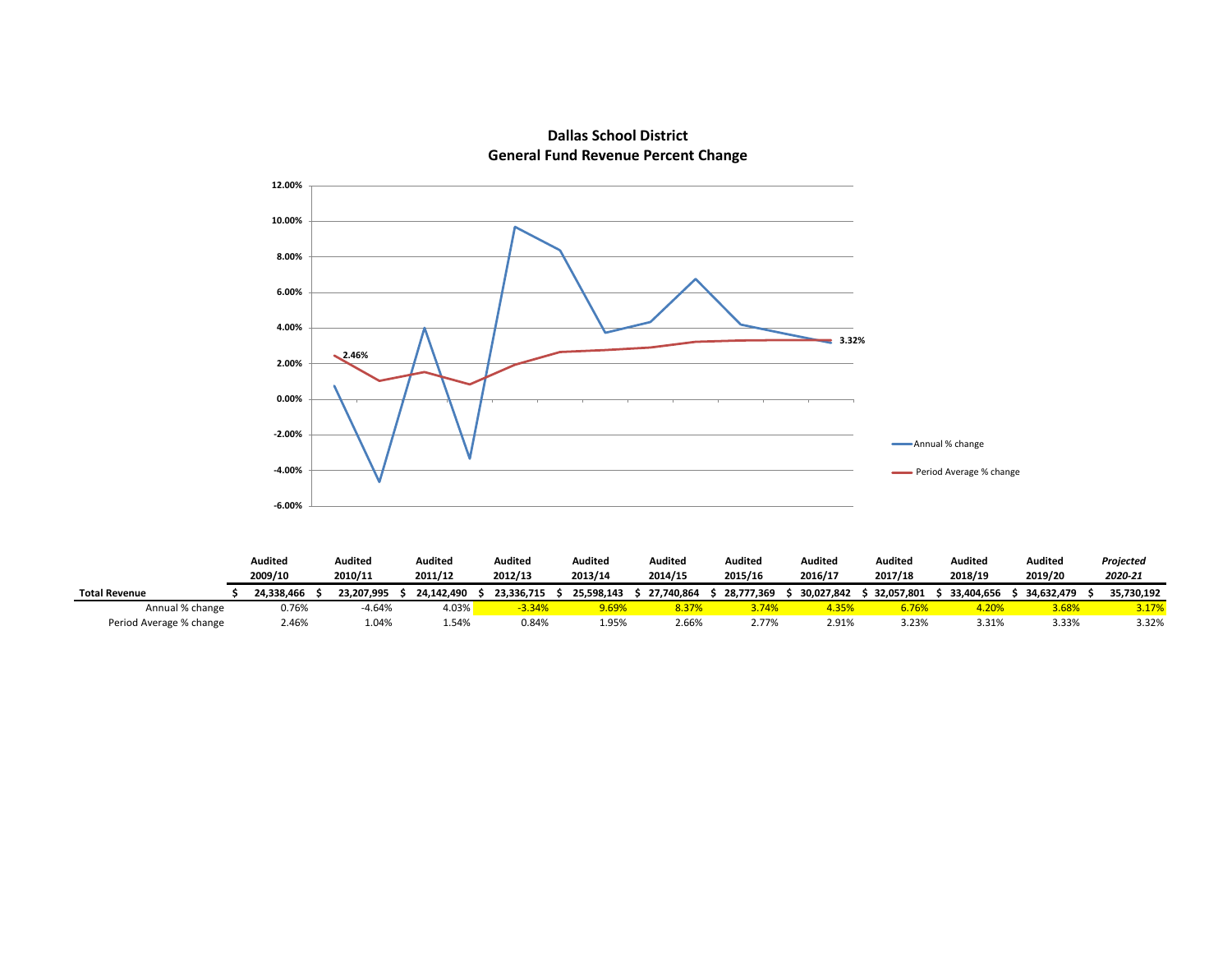#### *Total General Fund Expenditures*

|         | Description                      |         | <b>Audited</b><br>2009/10 | Audited<br>2010/11  |                          | Audited<br>2011/12    |     | Audited<br>2012/13    |     | Audited<br>2013/14    |     | Audited<br>2014/15    |          | Audited<br>2015/16    |                          | Audited<br>2016/17    |     | Audited<br>2017/18    |     | <b>Audited</b><br>2018/19 |    | Audited<br>2019/20    | Projected<br>2020-21 |
|---------|----------------------------------|---------|---------------------------|---------------------|--------------------------|-----------------------|-----|-----------------------|-----|-----------------------|-----|-----------------------|----------|-----------------------|--------------------------|-----------------------|-----|-----------------------|-----|---------------------------|----|-----------------------|----------------------|
|         | <b>Total Actual Expenditures</b> |         | 24,615,044 \$             | 24,385,609          |                          | \$23,598,883          |     | \$23,784,094          |     | \$25,945,279          |     | \$26,783,162          |          | \$29,262,404          |                          | \$30,197,303          |     | \$32,596,406          |     | \$32,333,099              |    | \$34,641,472          | \$35,920,254         |
| 100-200 | <b>Total Personnel Costs</b>     | % Total | 19,828,269 \$<br>80.6%    | 19,588,504<br>80.3% |                          | \$18.566.223<br>78.7% |     | \$18,675,028<br>78.5% |     | \$19,821,856<br>76.4% |     | \$20,790,357<br>77.6% |          | \$22,240,245<br>76.0% |                          | \$22,727,042<br>75.3% |     | \$23,844,210<br>73.1% |     | \$23,841,282<br>73.7%     |    | \$26,548,116<br>76.6% | 26,805,629<br>74.6%  |
| 300     | <b>Purchased Services</b>        | % Total | 3,579,004 \$<br>14.5%     | 3,817,524<br>15.7%  | 5                        | 3.990.756 \$<br>16.9% |     | 4,210,609<br>17.7%    | -S  | 4,965,705<br>19.1%    | S.  | 4,711,672<br>17.6%    | -S       | 5,662,003<br>19.3%    | -5                       | 6,154,563<br>20.4%    | s.  | 7,726,588<br>23.7%    | -S  | 7,381,091<br>22.8%        | -5 | 7.134.784 \$<br>20.6% | 7,852,731<br>21.9%   |
| 400     | <b>Supplies &amp; Materials</b>  | % Total | 558.561 \$<br>2.3%        | 610.070<br>2.5%     | - S                      | 624.826 \$<br>2.6%    |     | 552.008 \$<br>2.3%    |     | 888.715<br>3.4%       | -S  | 1.025.481<br>3.8%     | -S.      | 1.109.567<br>3.8%     | S.                       | 1.032.072 \$<br>3.4%  |     | 787.123<br>2.4%       | - S | 726.170 \$<br>2.2%        |    | 644.934 \$<br>1.9%    | 883,550<br>2.5%      |
| 500     | Capital Outlay                   |         | 85,664 \$                 | 159.539             | ∫ S                      | 220.623               | - S | 132.863 \$            |     | 19,161                | - Ś | 25,659                | -S       | 15,200                | -Ś                       | 40,940                | - Ś | 26,507                |     | 141.062 \$                |    | 19,219 $\zeta$        | 54,489               |
| 600     | Dues & Fees                      |         | 154.710 \$                | 179,813             | $\overline{\phantom{a}}$ | 167.204               | - S | 185,253               | - S | 205,472 \$            |     | 198,792               | -5       | 195,388               | $\overline{\phantom{a}}$ | 202,687               |     | 201,979               |     | 213,915 \$                |    | 214,419               | 248,855              |
| 700     | <b>Fund Transfers</b>            |         | 408,836 \$                | $30,158$ \$         |                          | 29,252                |     | 28,333                | - S | 44,370                | -S  | 31,200                | <u>ь</u> | 40,000                | -5                       | 40,000                |     | 10,000                |     | 29,579                    |    | 80,000                | 75,000               |
|         | <b>Other Objects</b>             |         | 649.210 \$                | 369.510             |                          | 417.079               | - S | 346.449               |     | 269.003               | -S  | 255.652               |          | 250,588               |                          | 283.627               |     | 238,485               |     | 384.556                   |    | 313.638               | 378,344              |
|         |                                  | % Total | 2.6%                      | 1.5%                |                          | 1.8%                  |     | 1.5%                  |     | 1.0%                  |     | 1.0%                  |          | 0.9%                  |                          | 0.9%                  |     | 0.7%                  |     | 1.2%                      |    | 0.9%                  | 1.1%                 |



|                      | Audited    | Audited    | Audited      | Audited    | Audited      | Audited      | Auditec      | Auditeo    | Audited      | Audited      | Audited             | Projectea  |
|----------------------|------------|------------|--------------|------------|--------------|--------------|--------------|------------|--------------|--------------|---------------------|------------|
|                      | 2009/10    | 2010/11    | 2011/12      | 2012/13    | 2013/14      | 2014/15      | 2015/16      | 2016/17    | 2017/18      | 2018/19      | 2019/20             | 2020-21    |
| <b>Total Revenue</b> | 24.338.466 | 23.207.995 | \$24.142.490 | 23,336,715 | \$25.598.143 | \$27,740,864 | \$28,777,369 | 30,149,202 | \$32,057,801 | \$33,404,656 | <b>` 34.632.479</b> | 35,730,192 |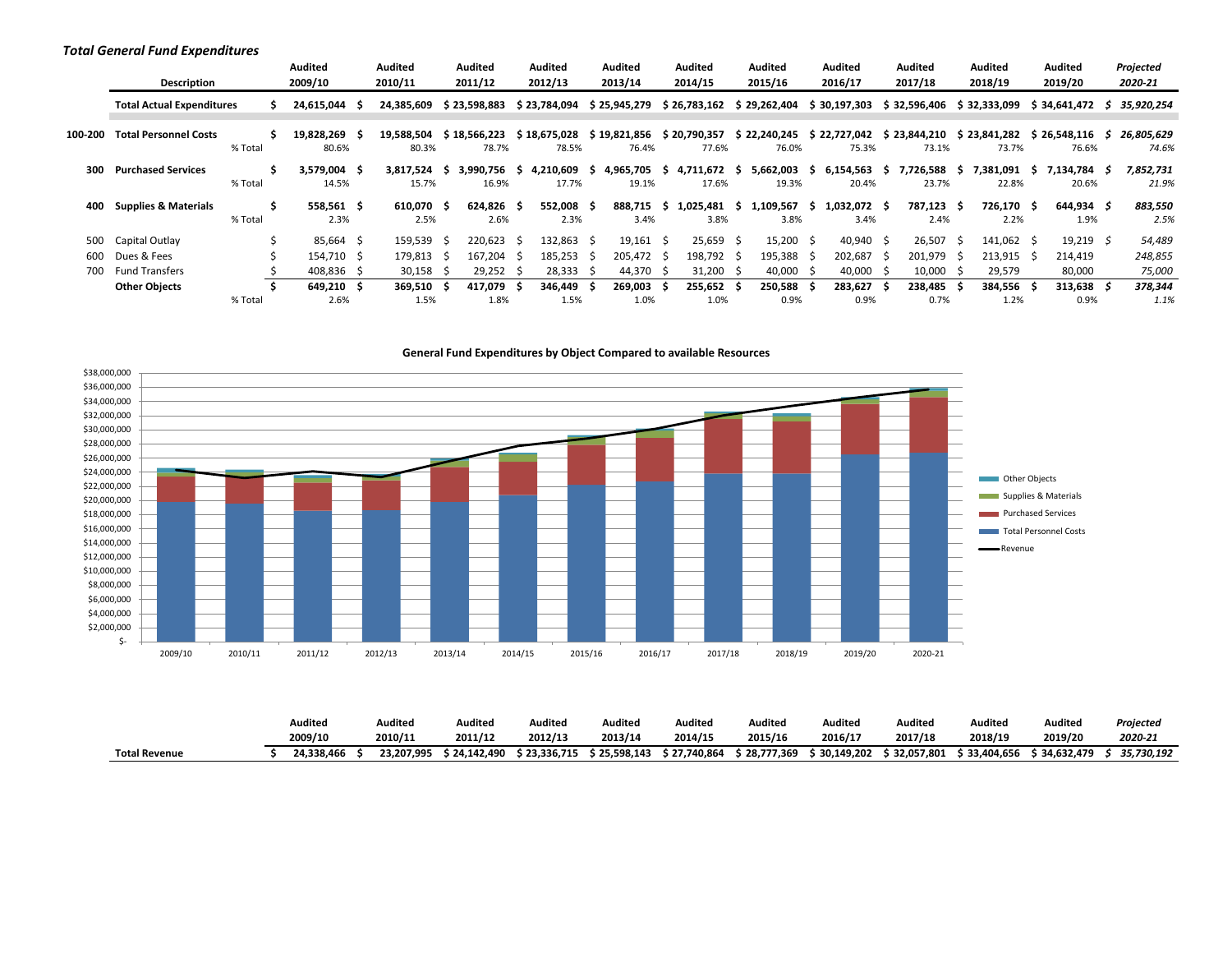### **Dallas SD General Fund** 1/12th equals 8.3% *Ending Fund Balance Analysis*

|         | Adopted<br><b>Beginning</b> | Adopted       | 8% of     | Adopted<br>Planned | Contingency<br>Percent of |        |            |                     | Actual<br><b>Ending</b> | <b>EFB Percent</b> | <b>Monthly</b>      |
|---------|-----------------------------|---------------|-----------|--------------------|---------------------------|--------|------------|---------------------|-------------------------|--------------------|---------------------|
| Fiscal  | Fund                        | <b>Budget</b> | Adopted   | Reserve            | <b>Budget</b>             |        | Actual     | Actual              | Fund                    | of Adopted         | <b>Expenditures</b> |
| Year    | <b>Balance</b>              | Revenue       | Revenue   | (Contingency)      | Revenue                   |        | Revenue    | <b>Expenditures</b> | <b>Balance</b>          | Revenue            | (total/12)          |
| 2005-06 | 725,500                     | 20,785,000    | 1,662,800 | 965,424            | 4.6%                      |        | 22,095,978 | 20,773,637          | 2,627,328               | 12.6%              | 1,731,136           |
| 2006-07 | 2,000,000                   | 22,241,418    | 1,779,313 | 1,486,600          | 6.7%                      |        | 22,990,977 | 22,491,839          | 3,126,495               | 14.1%              | 1,874,320           |
| 2007-08 | 2,400,000                   | 24,258,895    | 1,940,712 | 1,554,962          | 6.4%                      |        | 23,966,652 | 24,119,370          | 2,973,811               | 12.3%              | 2,009,948           |
| 2008-09 | 2,800,000                   | 25,110,237    | 2,008,819 | 1,335,351          | 5.3%                      |        | 24,153,908 | 24,587,492          | 2,540,227               | 10.1%              | 2,048,958           |
| 2009-10 | 1,700,000                   | 24,531,152    | 1,962,492 | 1,212,460          | 4.9%                      |        | 24,338,465 | 24,615,044          | 2,463,649               | 10.0%              | 2,051,254           |
| 2010-11 | 1,600,000                   | 25,072,720    | 2,005,818 | 1,129,719          | 4.5%                      |        | 23,207,995 | 24,385,609          | 1,286,035               | 5.1%               | 2,032,134           |
| 2011-12 | 1,300,000                   | 23,230,977    | 1,858,478 | 1,000,000          | 4.3%                      |        | 24,142,490 | 23,598,883          | 1,829,641               | 7.9%               | 1,966,574           |
| 2012-13 | 1,577,389                   | 22,903,658    | 1,832,293 | 1,005,628          | 4.4%                      |        | 23,336,715 | 23,784,093          | 1,382,263               | 6.0%               | 1,982,008           |
| 2013-14 | 1,250,000                   | 24,899,974    | 1,991,998 | 790,843            | 3.2%                      |        | 25,598,143 | 25,945,280          | 1,035,126               | 4.2%               | 2,162,107           |
| 2014-15 | 1,000,000                   | 27,218,446    | 2,177,476 | 1,000,000          | 3.7%                      |        | 27,740,864 | 26,783,559          | 1,992,828               | 7.3%               | 2,231,963           |
| 2015-16 | 1,665,000                   | 30,223,272    | 2,417,862 | 1,650,506          | 5.5%                      |        | 28,777,369 | 29,262,404          | 1,507,793               | 5.0%               | 2,438,534           |
| 2016-17 | 1,000,000                   | 29,789,199    | 2,383,136 | 1,000,000          | 3.4%                      |        | 30,149,202 | 30,197,303          | 1,459,692               | 4.9%               | 2,516,442           |
| 2017-18 | 1,900,000                   | 32,596,493    | 2,607,719 | 1,917,941          | 5.9%                      |        | 32,059,342 | 32,593,640          | 921,086                 | 2.8%               | 2,716,137           |
| 2018-19 | 1,300,000                   | 31,772,655    | 2,541,812 | 1,300,000          | 4.1%                      |        | 33,404,656 | 32,333,099          | 1,992,641               | 6.3%               | 2,694,425           |
| 2019-20 | 1,460,000                   | 35,099,731    | 2,807,978 | 1,589,811          | 4.5%                      |        | 34,632,479 | 34,641,472          | 1,983,649               | 5.7%               | 2,886,789           |
| 2020-21 | 1,794,025                   | 36,046,010    | 2,883,681 | 1,802,300          | 5.0%                      | $\ast$ | 37,713,841 | 35,920,253          | 1,793,588               | 5.0%               | 2,993,354           |

**\* Current Projection**

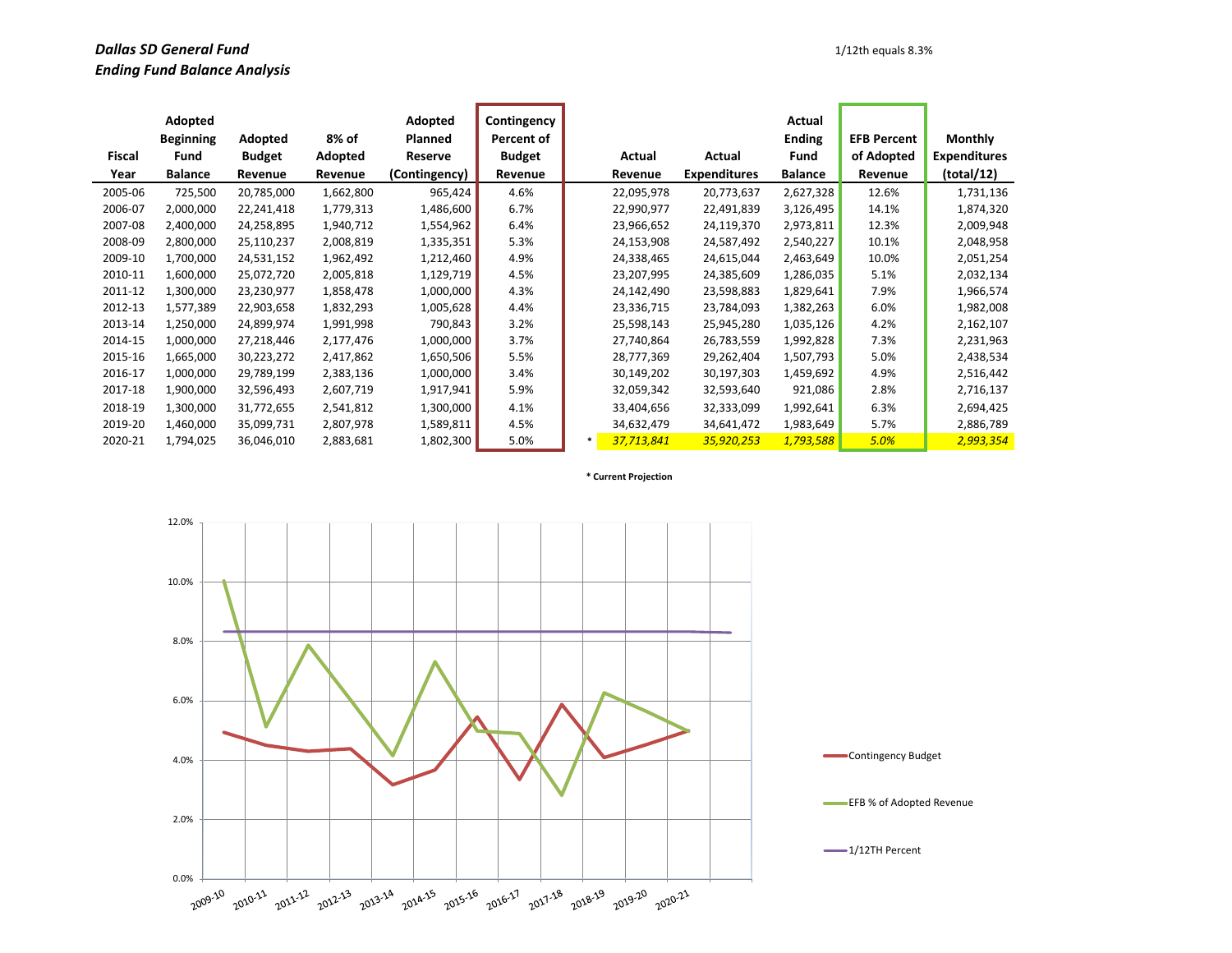#### *DALLAS SCHOOL DISTRICT NO. 2 FINANCIAL REPORT 2020-2021*

|                    | <b>GENERAL FUND</b>                               |                        |                        |                          |                                                  |                                           |                                                                      |                   | 66.7%           |
|--------------------|---------------------------------------------------|------------------------|------------------------|--------------------------|--------------------------------------------------|-------------------------------------------|----------------------------------------------------------------------|-------------------|-----------------|
|                    |                                                   |                        |                        |                          |                                                  |                                           | <b>Total Received</b>                                                |                   |                 |
|                    | <b>Revenue &amp; Resources</b>                    | <b>Dec-20</b>          | Jan-21                 | Feb-21                   | <b>YTD Total</b>                                 | Projected                                 | & Projected                                                          | <b>Budget</b>     | YTD%            |
|                    | <b>Beginning Fund Balance</b>                     | 1,983,649              |                        |                          | 1,983,649                                        |                                           | 1,983,649                                                            | 1,794,025         | 110.6%          |
|                    | Taxes                                             | 52,357                 | 19,085                 | 45,168                   | 7,640,371                                        | 461,434                                   | 8,101,805                                                            | 8,000,000         | 95.5%           |
|                    | Interest Income                                   | 7,472                  | 7,771                  | 6,368                    | 45,710                                           | 22,998                                    | 68,709                                                               | 164,000           | 27.9%           |
|                    | State School Funds                                | 2,134,994              | 2,136,940              | 2,136,940                | 19,221,401                                       | 6,031,955                                 | 25,253,356                                                           | 25,735,242        | 74.7%           |
|                    | Common School Fund                                |                        |                        | 167,008                  | 167,008                                          | 167,008                                   | 334,016                                                              | 340,000           | 49.1%           |
|                    | <b>CARES Act Federal Stimulus</b>                 | 147,826                | 53,125                 | 23,367                   | 513,587                                          | 282,644                                   | 796,231                                                              | 641,718           | 80.0%           |
|                    | <b>Other Sources</b>                              | 74,807                 | 700                    | 28,288                   | 226,049                                          | 716,494                                   | 942,543                                                              | 1,165,050         | 19.4%<br>78.7%  |
|                    | <b>Total Revenue</b><br>FY 2019-2020 Year to date | 4,401,106<br>4,997,771 | 2,217,621<br>2,293,353 | 2,407,140<br>2,212,644   | 29,797,776<br>28,891,012                         | 7,682,533                                 | 37,480,309                                                           | 37,840,035        |                 |
|                    |                                                   |                        |                        |                          |                                                  |                                           |                                                                      |                   |                 |
|                    |                                                   |                        |                        |                          |                                                  |                                           | <b>Total Expended</b>                                                |                   |                 |
|                    | <b>Expenditures by Object:</b>                    | <b>Dec-20</b>          | Jan-21                 | Feb-21                   | <b>YTD Total</b>                                 | Encumbered                                | & Encumbered                                                         | <b>Budget</b>     | YTD %           |
|                    | 100 Salaries                                      | 1,467,724              | 1,333,484              | 1,337,045                | 8,902,872                                        | 7,024,976                                 | 15,927,848                                                           | 16,611,153        | 53.6%           |
|                    | 200 Associated Payroll                            | 868,874                | 810,704                | 808,852                  | 5,513,887                                        | 4,086,900                                 | 9,600,787                                                            | 10,309,621        | 53.5%           |
|                    | 300 Services                                      | 440,525                | 745,479                | 568,972                  | 4,439,052                                        | 2,825,492                                 | 7,264,544                                                            | 8.052.731         | 55.1%           |
|                    | 400 Supplies & Materials                          | 14,306                 | 117,965                | 17,882                   | 479,573                                          | 202,902                                   | 682,475                                                              | 783,550           | 61.2%           |
|                    | 500 Equipment<br>600 Dues, Fees & Insurance       | 16,275                 | 14,784<br>550          | 926                      | 15,710<br>248,175                                | 45,705<br>230                             | 61,415<br>248,405                                                    | 35,000<br>235,680 | 44.9%<br>105.3% |
| <b>FUND 100</b>    | 700 Fund Modifications                            |                        |                        |                          |                                                  |                                           |                                                                      | 10,000            | 0.0%            |
|                    | 800 Planned Reserve                               | $\blacksquare$         | $\blacksquare$         | $\overline{\phantom{a}}$ | $\blacksquare$                                   |                                           |                                                                      | 1,802,300         | 0.0%            |
|                    | Not Yet Encumbered/Projected                      |                        |                        |                          |                                                  |                                           | 1,887,626                                                            |                   |                 |
|                    | <b>Total Expenditures</b>                         | 2,807,703              | 3,022,966              | 2,733,677                | 19,599,269                                       | 14,186,205                                | 35,673,100                                                           | 37,840,035        | 51.8%           |
|                    | FY 2019-2020 Year to date                         | 2,808,236              | 2,964,786              | 2.982.327                | 20,478,428                                       |                                           |                                                                      |                   |                 |
|                    |                                                   |                        |                        |                          |                                                  |                                           |                                                                      |                   |                 |
|                    |                                                   |                        |                        |                          |                                                  |                                           | <b>Total Expended</b>                                                |                   |                 |
|                    | <b>Expenditures by Function: (Appropriated)</b>   | <b>Dec-20</b>          | Jan-21                 | Feb-21                   | <b>YTD Total</b>                                 | Encumbered                                | & Encumbered                                                         | <b>Budget</b>     | YTD%            |
|                    | 1000 Instruction                                  | 2,021,762              | 1,797,373              | 1,816,018                | 12,282,184                                       | 9,327,549                                 | 21,609,733                                                           | 23.314.785        | 52.7%           |
|                    | 2000 Support                                      | 785,941                | 1,225,593              | 917,660                  | 7,317,085                                        | 4,858,656                                 | 12,175,741                                                           | 12,712,950        | 57.6%           |
|                    | 3000 Community Service<br>5000 Transfers          |                        |                        |                          |                                                  |                                           |                                                                      | $\sim$<br>10,000  | 0.0%            |
|                    | 6000 Contingency                                  |                        |                        |                          |                                                  |                                           |                                                                      | 1,802,300         | 0.0%            |
|                    | Not Yet Encumbered/Projected                      |                        |                        |                          |                                                  |                                           | 1,887,626                                                            |                   |                 |
|                    | <b>Total Expenditures</b>                         | 2,807,703              | 3,022,966              | 2,733,677                | 19,599,269                                       | 14,186,205                                | 35,673,100                                                           | 37,840,035        | 51.8%           |
|                    | FY 2019-2020 Year to date                         | 2,808,236              | 2,964,786              | 2,982,327                | 20,478,428                                       |                                           |                                                                      |                   |                 |
|                    |                                                   |                        |                        |                          |                                                  |                                           |                                                                      |                   |                 |
|                    |                                                   |                        |                        |                          |                                                  |                                           |                                                                      |                   |                 |
|                    |                                                   |                        |                        |                          | <b>Current Projection of Ending Fund Balance</b> |                                           | 1,807,210                                                            | 5.1%              |                 |
|                    |                                                   |                        |                        |                          |                                                  |                                           |                                                                      |                   |                 |
|                    | <b>INVESTMENTS</b>                                |                        |                        |                          |                                                  | <b>NOTES ON DEBT SERVICE</b>              |                                                                      |                   |                 |
|                    |                                                   | <b>Dec-20</b>          | Jan-21                 | Feb-21                   |                                                  |                                           |                                                                      |                   |                 |
|                    |                                                   |                        |                        |                          |                                                  |                                           |                                                                      |                   |                 |
|                    | LGIP 5703 - SSF/Taxes                             |                        |                        |                          |                                                  | Debt Service GO Bonds - Debt Service Fund |                                                                      |                   |                 |
|                    | <b>Beginning Balance</b>                          | 11,767,834             | 10,718,237             | 10,680,977               | Principal Outstanding June 1, 2020               |                                           |                                                                      | 7,767,044         |                 |
|                    | Interest                                          | 7,320                  | 7,149                  | 6,330                    |                                                  | Next Principal Amounts Due                | $May-21$                                                             | 2,622,764         |                 |
|                    | Deposits                                          | 2,207,362              | 2,487,744              | 2,366,310                |                                                  | Next Interest Amounts Due                 | Dec-20 / May-21                                                      | 273,090           |                 |
|                    | Fees                                              | (0)                    | (0)                    | (0)                      |                                                  |                                           |                                                                      |                   |                 |
|                    | Withdrawals                                       | (3,264,278)            | (2,532,153)            | (3.076.406)              |                                                  |                                           |                                                                      |                   |                 |
|                    | Month-End Balance                                 | 10,718,237             | 10,680,977             | 9,977,211                |                                                  | Total GO Bond Payments Due 2020-21        |                                                                      | 2,895,854         |                 |
|                    |                                                   |                        |                        |                          |                                                  |                                           |                                                                      |                   |                 |
|                    | LGIP 5770 - Debt Service                          |                        |                        |                          |                                                  |                                           | <b>Current Debt Service Fund Balance</b>                             | 3,295,916         |                 |
|                    | <b>Beginning Balance</b>                          | 2,838,535              | 3,267,547              | 3,276,783                |                                                  |                                           |                                                                      |                   |                 |
|                    | Interest                                          | 2,072                  | 2,083                  | 1,892                    |                                                  |                                           | Series 2015 final payment due                                        | <b>June 2022</b>  |                 |
|                    | Deposit                                           | 426.950                | 7.153                  | 17,241                   |                                                  |                                           | Series 2017 final payment due                                        | <b>June 2024</b>  |                 |
|                    | Fees                                              | (10)                   |                        |                          |                                                  |                                           |                                                                      |                   |                 |
|                    | Withdrawals<br>Month-End Balance                  | 3,267,547              | 3,276,783              | 3,295,916                |                                                  |                                           |                                                                      |                   |                 |
|                    |                                                   |                        |                        |                          |                                                  |                                           |                                                                      |                   |                 |
|                    | LGIP 5018 - Facilities, Repairs & Maintenance     |                        |                        |                          |                                                  |                                           |                                                                      |                   |                 |
|                    | <b>Beginning Balance</b>                          | 137,081                | 137,168                | 137,256                  |                                                  |                                           | <b>Notes from the Business Office</b>                                |                   |                 |
|                    | Interest                                          | 87                     | 87                     | 79                       |                                                  |                                           |                                                                      |                   |                 |
|                    | Deposit                                           |                        |                        |                          | <b>Revenue highlights:</b>                       |                                           |                                                                      |                   |                 |
|                    | Fees                                              |                        |                        |                          |                                                  |                                           |                                                                      |                   |                 |
|                    | Withdrawals                                       |                        |                        |                          |                                                  |                                           |                                                                      |                   |                 |
|                    | Month-End Balance                                 | 137,168                | 137,256                | 137,335                  |                                                  |                                           |                                                                      |                   |                 |
| <b>INVESTMENTS</b> |                                                   |                        |                        |                          |                                                  |                                           |                                                                      |                   |                 |
|                    | LGIP 3974 - Bond Retainage                        |                        |                        |                          |                                                  |                                           | <b>General Fund Projected ending fund balance (EFB):</b>             |                   |                 |
|                    | <b>Beginning Balance</b><br>Interest              | 7,862<br>26            | 40,215<br>26           | 40,241<br>28             |                                                  |                                           |                                                                      |                   |                 |
|                    | Deposit                                           | 32,327                 | ÷                      | 19,165                   |                                                  |                                           |                                                                      |                   |                 |
|                    | Fees                                              |                        |                        | ٠                        |                                                  |                                           |                                                                      |                   |                 |
|                    | Withdrawals                                       | ÷,                     |                        | ä,                       |                                                  |                                           |                                                                      |                   |                 |
|                    | Month-End Balance                                 | 40,215                 | 40,241                 | 59,434                   | <b>Other Funds:</b>                              |                                           |                                                                      |                   |                 |
|                    |                                                   |                        |                        |                          |                                                  |                                           |                                                                      |                   |                 |
|                    | LGIP 6022 - GO Bonds Series 2017                  |                        |                        |                          |                                                  |                                           |                                                                      |                   |                 |
|                    | <b>Beginning Balance</b>                          | 2,686,071              | 2,526,868              | 2,203,928                |                                                  |                                           |                                                                      |                   |                 |
|                    | Interest                                          | 1,624                  | 1,436                  | 1,185                    |                                                  |                                           |                                                                      |                   |                 |
|                    | Deposit                                           |                        |                        |                          |                                                  |                                           | Please contact the business office 503-623-5594 or visit our website |                   |                 |
|                    | Fees                                              | (0)                    | (0)                    |                          |                                                  |                                           | www.dallas.k12.or.us for the most current copy of district financial |                   |                 |
|                    | Withdrawals                                       | (160, 828)             | (324, 376)             | (168, 586)               | information.                                     |                                           |                                                                      |                   |                 |
|                    | Month-End Balance                                 | 2,526,868              | 2,203,928              | 2,036,527                |                                                  |                                           |                                                                      |                   |                 |
|                    | <b>Total Cash Invested in LGIP</b>                | 16,690,035             | 16,339,185             | 15,506,422               |                                                  |                                           |                                                                      |                   |                 |
|                    | <b>LGIP Interest Rate</b><br>Prior Year Balance   | 0.75%<br>17,224,465    | 0.75%<br>16,525,238    | 0.75%<br>15,814,589      |                                                  |                                           |                                                                      |                   |                 |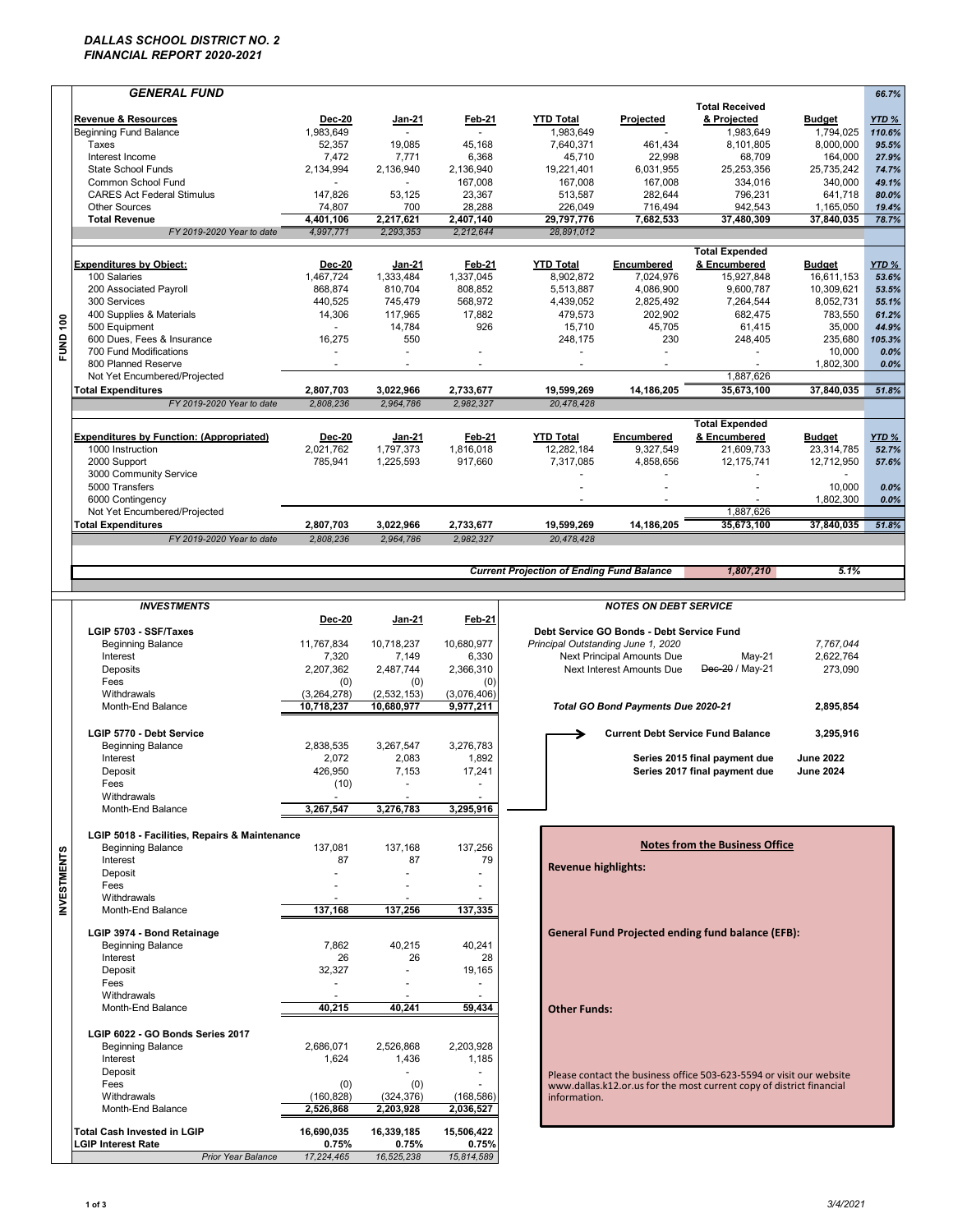#### *DALLAS SCHOOL DISTRICT NO. 2 FINANCIAL REPORT 2020-2021*

|   | SUMMARY - ALL FUNDS (except Student Body)                        | Dec-20    | <b>Jan-21</b> | Feb-21     | <b>YTD Total</b> | <b>Budget</b> | <u>YTD %</u> |
|---|------------------------------------------------------------------|-----------|---------------|------------|------------------|---------------|--------------|
|   |                                                                  | 9,445,291 | 3.051.025     | 2.898.721  | 39.518.594       | 53.439.830    | 73.9%        |
| ÷ | Soll Total Revenue This Month<br>Ell<br>Total Expense This Month | 3,720,592 | 3.569.677     | 3.425.247  | 24,110,043       | 53.439.830    | 45.1%        |
|   | 국 Excess / (Deficiency)<br>Revenue over Expenditures             | 5,724,699 | (518, 652)    | (526, 526) | 15.408.552       |               |              |

|                 | Total Revenue This Month                                                  | 9,445,291          | 3,051,025                                  | 2,898,721                | 39,518,594                    |                         |                                     | 53,439,830                         | 73.9%              |
|-----------------|---------------------------------------------------------------------------|--------------------|--------------------------------------------|--------------------------|-------------------------------|-------------------------|-------------------------------------|------------------------------------|--------------------|
| FUNDS           | <b>Total Expense This Month</b>                                           | 3,720,592          | 3,569,677                                  | 3,425,247                | 24,110,043                    |                         |                                     | 53,439,830                         | 45.1%              |
| $\frac{1}{2}$   |                                                                           |                    |                                            |                          |                               |                         |                                     |                                    |                    |
|                 | Excess / (Deficiency)<br><b>Revenue over Expenditures</b>                 | 5,724,699          | (518, 652)                                 | (526, 526)               | 15,408,552                    |                         |                                     | ÷.                                 |                    |
|                 |                                                                           |                    |                                            |                          |                               |                         |                                     |                                    |                    |
|                 |                                                                           |                    |                                            |                          |                               |                         |                                     |                                    |                    |
|                 | <b>FACILITIES, REPAIRS&amp; MAINTENANCE</b>                               |                    |                                            |                          |                               |                         |                                     |                                    |                    |
|                 | <b>Revenue &amp; Resources</b>                                            | <b>Dec-20</b>      | Jan-21                                     | Feb-21                   | <b>YTD Total</b>              | <b>Expected</b>         | <b>Total Projected</b>              | <b>Budget</b>                      | YTD <sub>%</sub>   |
|                 | <b>Beginning Fund Balance</b>                                             | 289,748            | $\sim$                                     | $\sim$                   | 289,748                       | $\sim$                  | 289,748                             | 300,000                            | 96.6%              |
|                 | Revenue from Local Sources<br>Revenue from Federal Sources                | 87                 | 87                                         | 79                       | 811                           | 1,520                   | 2,331                               | 4,600<br>$\sim$                    | 17.6%              |
|                 | Transfers/Sale of Property                                                |                    | ÷.                                         | $\sim$                   |                               | 72,000                  | 72,000                              | 80,000                             | 0.0%               |
|                 | <b>Total Revenue</b>                                                      | 289,835            | 87                                         | 79                       | 290,560                       | 73,520                  | 364,080                             | 384,600                            | 75.5%              |
| <b>FUND 102</b> | <b>Expenditures by Function:</b>                                          | Dec-20             | <u>Jan-21</u>                              | <b>Feb-21</b>            | <b>YTD Total</b>              | Encumbered              | <b>Total Projected</b>              | <b>Budget</b>                      | YTD %              |
|                 | Instruction - 1000                                                        |                    | $\overline{\phantom{a}}$                   |                          |                               |                         |                                     |                                    |                    |
|                 | Facilities - 2000                                                         | 2,050              | 2,050                                      |                          | 23,842                        | 10,250                  | 34,092                              | 105,150                            | 22.7%              |
|                 | Capital Projects - 4000<br>Transfers to Other Funds - 5000                | 117,440            | $\overline{\phantom{a}}$                   |                          | 117,440                       |                         | 117,440                             | 41,900<br>117,550                  | $0.0\%$<br>99.9%   |
|                 | Fac, Rep and Maint - Unap End Fund Bal                                    |                    |                                            |                          |                               |                         |                                     | 120,000                            | $0.0\%$            |
|                 | <b>Total Expenditures</b>                                                 | 119,490            | 2,050                                      | $\overline{\phantom{a}}$ | 141,282                       | 10,250                  | 151,532                             | 384,600                            | 36.7%              |
|                 | <b>Projected Ending Balance</b>                                           |                    |                                            |                          |                               |                         | 212,548                             |                                    |                    |
|                 | <b>FOOD SERVICE</b>                                                       | <b>Dec-20</b>      | Jan-21                                     | Feb-21                   | <b>YTD Total</b>              | <b>Expected</b>         | <b>Total Projected</b>              | <b>Budget</b>                      | YTD %              |
|                 | <b>Beginning Fund Balance</b><br>Revenue from Local Sources               | 14,882<br>1,157    | $\sim$<br>14                               | $\sim$<br>16             | 14,882<br>1,947               | 10,000                  | 14,882<br>11,947                    | 10,000<br>215,100                  | 148.8%<br>0.9%     |
|                 | Revenue from State Sources                                                | 5,134              |                                            |                          | 11,188                        | 30,000                  | 41,188                              | 46,820                             | 23.9%              |
|                 | Revenue from Federal Sources                                              | 140,255            | ÷,                                         | 122,282                  | 343,407                       | 363,000                 | 706,407                             | 810,000                            | 42.4%              |
|                 | Transfers/Sale of Property                                                | $\sim$             | $\sim$                                     |                          |                               |                         |                                     | 10,000                             | $0.0\%$            |
| <b>FUND 203</b> | <b>Total Revenue</b>                                                      | 161,428            | 14                                         | 122,297                  | 371,424                       | 403,000                 | 774,424                             | 1,091,920                          | 34.0%              |
|                 | <b>Expenditures by Function:</b>                                          | <b>Dec-20</b>      | Jan-21                                     | Feb-21                   | <b>YTD Total</b>              | Encumbered              | <b>Total Projected</b>              | <b>Budget</b>                      | YTD %              |
|                 | Food Service - 3100                                                       | 76,011             | 65,719                                     | 68,587                   | 474,490                       | 390,272                 | 864,763                             | 1.081.920                          | 43.9%              |
|                 | Food Service - Unap Ending Fund Bal                                       | 76,011             | 65,719                                     | 68,587                   | 474,490                       | 390,272                 | 864,763                             | 10,000<br>1,091,920                | $0.0\%$<br>43.5%   |
|                 | <b>Total Expenditures</b><br><b>Projected Ending Balance</b>              |                    |                                            |                          |                               |                         | (90, 338)                           |                                    |                    |
|                 |                                                                           |                    |                                            |                          |                               |                         |                                     |                                    |                    |
|                 | <b>SPECIAL GRANTS &amp; PROJECTS</b><br>Revenue from Local Sources        | Dec-20<br>21,335   | Jan-21<br>6,568                            | Feb-21<br>7,792          | <b>YTD Total</b><br>56,767    |                         |                                     | <b>Budget</b><br>210,000           | YTD %<br>27.0%     |
|                 | Revenue from Intermediate Sources                                         | 162,929            |                                            | 162,929                  | 325,857                       |                         |                                     | 609,586                            | 53.5%              |
|                 | Revenue from State Sources                                                | 59,055             | 670,371                                    | 114,949                  | 1,095,907                     |                         |                                     | 4,175,454                          | 26.2%              |
|                 | <b>Revenue from Federal Sources</b><br><b>Transfers from General Fund</b> | 322,302            | 145,666                                    | 63,190                   | 615,955                       |                         |                                     | 1,773,885                          | 34.7%              |
| FUND 201-299    | <b>Total Revenue</b>                                                      | 565,621            | 822,605                                    | 348,859                  | 2,094,486                     |                         |                                     | 6,768,925                          | 30.9%              |
|                 |                                                                           |                    |                                            |                          |                               |                         |                                     |                                    |                    |
|                 | <b>Expenditures by Function:</b><br>Special Grants & Projects - 1000      | Dec-20<br>248,999  | Jan-21<br>243,398                          | Feb-21<br>243,806        | <b>YTD Total</b><br>1,760,887 | Encumbered<br>1,459,237 | <b>Total Projected</b><br>3.220.124 | <b>Budget</b><br>5,090,913         | YTD %<br>34.6%     |
|                 | Special Grants & Projects - 2000                                          | 132,283            | 62,483                                     | 81,767                   | 591,758                       | 315,552                 | 907,309                             | 1,570,012                          | 37.7%              |
|                 | Special Grants & Projects - 3000                                          |                    |                                            |                          |                               |                         |                                     | 28,000                             | $0.0\%$            |
|                 | Special Grants & Projects - 4000<br>Transfers to Other Funds - 5000       |                    | 4,475                                      | 18,229                   | 23,241                        | 195,038                 | 218,278                             | $\overline{\phantom{a}}$<br>80,000 | #DIV/0!<br>$0.0\%$ |
|                 | <b>Total Expenditures</b>                                                 | 381,283            | 310,355                                    | 343,802                  | 2,375,885                     | 1,969,827               | 4,345,712                           | 6,768,925                          | 35.1%              |
|                 |                                                                           |                    |                                            |                          |                               |                         |                                     |                                    |                    |
|                 | <b>DEBT SERVICE - GO BONDS</b>                                            |                    |                                            |                          |                               |                         |                                     |                                    |                    |
|                 | Revenue & Resources                                                       | Dec-20             | <u>Jan-21</u>                              | Feb-21                   | <b>YTD Total</b>              |                         |                                     | <b>Budget</b>                      | YTD %              |
|                 | <b>Beginning Fund Balance</b><br>Revenue from Property Tax Receipts       | 445,228<br>20,123  | $\mathbf{r}$<br>7,153                      | $\sim$<br>17,241         | 445,228<br>2,935,608          |                         |                                     | 240,000<br>2,831,800               | 185.5%<br>103.7%   |
|                 | Revenue from Interest Income                                              | 2,072              | 2,083                                      | 1,892                    | 8,303                         |                         |                                     | 25,000                             | 33.2%              |
| $\tilde{5}$     | Transfers from Other Fund                                                 |                    | $\omega$                                   |                          | ÷.                            |                         |                                     |                                    |                    |
|                 | <b>Total Revenue</b>                                                      | 467,423            | 9,236                                      | 19,133                   | 3,389,139                     |                         |                                     | 3,096,800                          | 109.4%             |
| FUND            | <b>Expenditures by Function:</b>                                          | <b>Dec-20</b>      | Jan-21                                     | <u>Feb-21</u>            | <b>YTD Total</b>              | Encumbered              | <b>Total Projected</b>              | <b>Budget</b>                      | YTD %              |
|                 | Debt Service - 5110 610 Principal                                         |                    |                                            |                          |                               | 2,622,764               |                                     | 2,622,764                          | $0.0\%$            |
|                 | Debt Service - 5110 621 Interest<br>Debt Service - 5110 640 Bank Fees     | 10                 | $\ddot{\phantom{1}}$                       | $\sim$                   | 100,850<br>10                 | 273,086                 | 373,936<br>10                       | 373,936<br>100                     | 27.0%<br>10.0%     |
|                 | Debt Service - Unap End Fund Bal                                          |                    | $\sim$                                     | $\blacksquare$           | $\blacksquare$                |                         |                                     | 100,000                            | $0.0\%$            |
|                 | <b>Total Expenditures</b>                                                 | 10                 | $\overline{a}$                             | ÷                        | 100,860                       | 2,895,850               | 373,946                             | 3,096,800                          | 3.3%               |
|                 | <b>DEBT SERVICE - FULL FAITH &amp; CREDIT</b>                             |                    |                                            |                          |                               |                         |                                     |                                    |                    |
|                 | <b>Revenue &amp; Resources</b>                                            | Dec-20             | Jan-21                                     | Feb-21                   | <b>YTD Total</b>              |                         |                                     | <b>Budget</b>                      | YTD %              |
|                 | <b>Beginning Fund Balance</b>                                             | $\sim$             | $\blacksquare$                             | $\blacksquare$           | $\mathcal{L}^{\mathcal{A}}$   |                         |                                     |                                    |                    |
|                 | Transfers from Other Fund<br><b>Total Revenue</b>                         | 117,440<br>117,440 | $\overline{\phantom{a}}$<br>$\overline{a}$ | ÷.                       | 117,440<br>117,440            |                         |                                     | 117,550<br>117,550                 | 99.9%<br>99.9%     |
| <b>FUND 302</b> |                                                                           |                    |                                            |                          |                               |                         |                                     |                                    |                    |
|                 | <b>Expenditures by Function:</b>                                          | Dec-20             | <u>Jan-21</u>                              | Feb-21                   | YTD Total                     | Encumbered              | <b>Total Projected</b>              | <b>Budget</b>                      | <b>YTD %</b>       |
|                 | Debt Service - 5110 610 Principal<br>Debt Service - 5110 621 Interest     |                    | ÷,                                         | $\overline{\phantom{a}}$ |                               | 94,000                  | 94,000                              | 94,000<br>23,550                   | $0.0\%$            |
|                 | Debt Service - Unap End Fund Bal                                          | 11,720             |                                            | $\blacksquare$           | 11,720                        | 11,830                  | 23,550                              |                                    | 49.8%              |
|                 | <b>Total Expenditures</b>                                                 | 11,720             | $\overline{a}$                             | $\overline{a}$           | 11,720                        | 105,830                 | 117,550                             | 117,550                            | 10.0%              |
|                 |                                                                           |                    |                                            |                          |                               |                         |                                     |                                    |                    |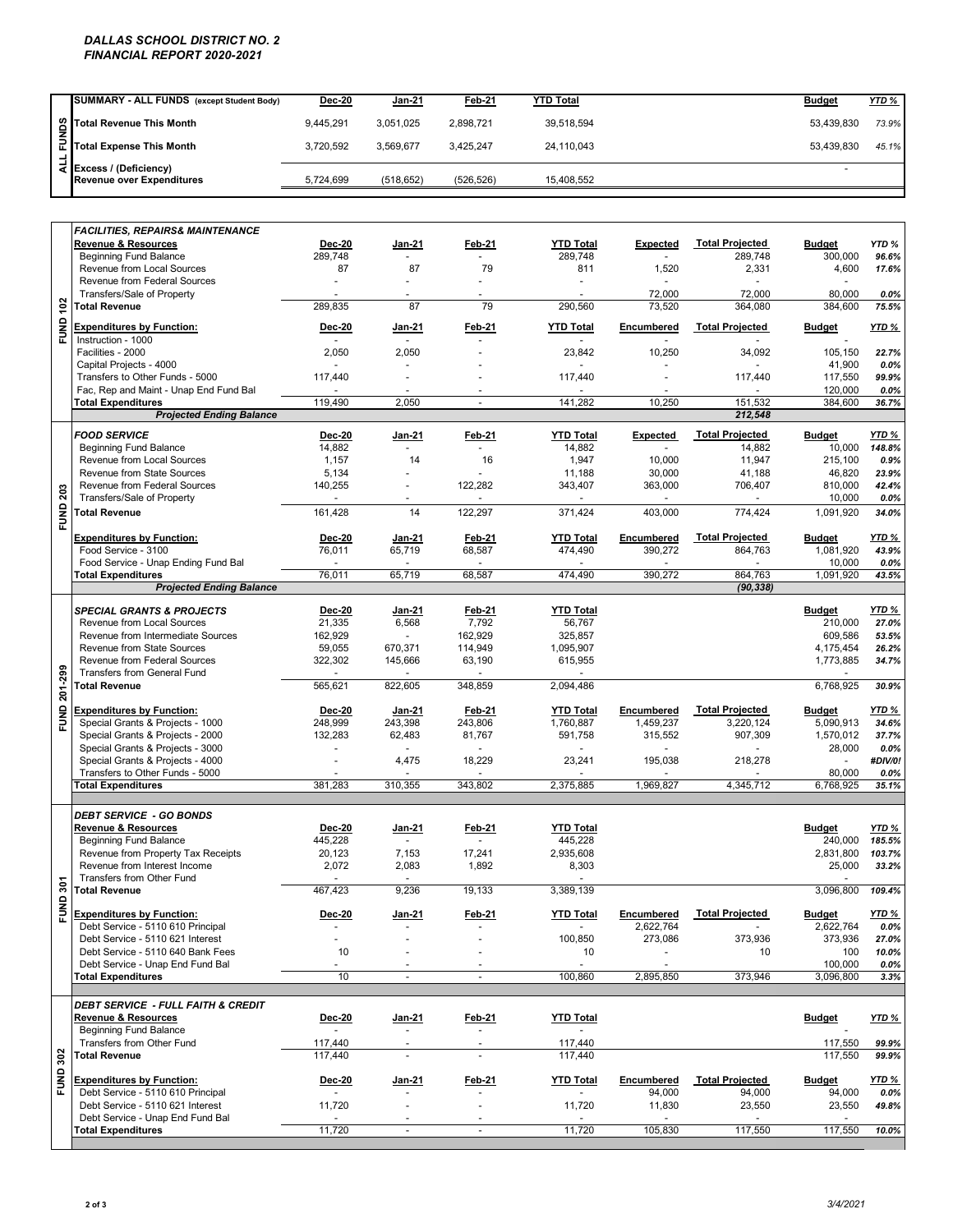| <b>BOND PROJECTS FUND</b><br>Revenue & Resources<br><b>Beginning Fund Balance</b><br>Revenue from Local Sources<br>Revenue from State Sources<br>Revenue from Federal Sources (SEP)<br>Revenue from Bond Proceeds<br><b>Total Revenue</b> | Dec-20<br>3.440.789<br>1.649<br>۰<br>۰<br>3.442.439 | <b>Jan-21</b><br>1.462<br>1,462 | Feb-21<br>1,213<br>1,213 | <b>YTD Total</b><br>3.440.789<br>16.981<br>$\overline{a}$<br>3.457.770 |                         |                                     | <b>Budget</b><br>3.600.000<br>40,000<br>500,000<br>4.140.000 | $YTD \%$<br>95.6%<br>42.5%<br>$0.0\%$<br>83.5% |
|-------------------------------------------------------------------------------------------------------------------------------------------------------------------------------------------------------------------------------------------|-----------------------------------------------------|---------------------------------|--------------------------|------------------------------------------------------------------------|-------------------------|-------------------------------------|--------------------------------------------------------------|------------------------------------------------|
| <b>Expenditures by Function:</b><br>Bond Expenses- 4000                                                                                                                                                                                   | Dec-20<br>324.376                                   | <b>Jan-21</b><br>168.586        | Feb-21<br>279.181        | <b>YTD Total</b><br>1.406.537                                          | Encumbered<br>1.640.471 | <b>Total Proiected</b><br>3.047.008 | <b>Budget</b><br>4.140.000                                   | YTD %<br>34.0%                                 |
|                                                                                                                                                                                                                                           |                                                     |                                 |                          |                                                                        |                         |                                     |                                                              |                                                |
| <b>Total Resources all Special Funds</b>                                                                                                                                                                                                  | 5.044.185                                           | 833,404                         | 491.581                  | 9.720.818                                                              |                         |                                     | 15.599.795                                                   | 62.3%                                          |
| Total Expenditures all Special Funds                                                                                                                                                                                                      | 912,889                                             | 546,711                         | 691,570                  | 4,510,774                                                              |                         |                                     | 15.599.795                                                   | 28.9%                                          |
|                                                                                                                                                                                                                                           |                                                     |                                 |                          |                                                                        |                         |                                     |                                                              |                                                |

#### **NOTES TO FINANCIAL STATEMENT**

All cash, investment and credit card accounts have been balanced, reconciled and reviewed and all cash and investment accounts are reconciled to the general ledger by the business manager as of 2/28/2021. The adopted budget reflects expected expenditures. All payroll reports have been filed and payroll liabilities have been paid timely. All federal<br>and state reimbursement requests as well a superintendent to do anything that makes me feel uncomfortable or to present any information I feel is inaccurate. **\_\_\_\_\_\_\_\_\_\_\_Debbie MacLean \_\_\_\_\_3/4/2021** 

- 1990 - 1990 - 1990 - 1990 - 1990 - 1990 - 1990 - 1990 - 1990 - 1990 - 1990 - 1990 - 1990 - 1990 - 1990 - 199